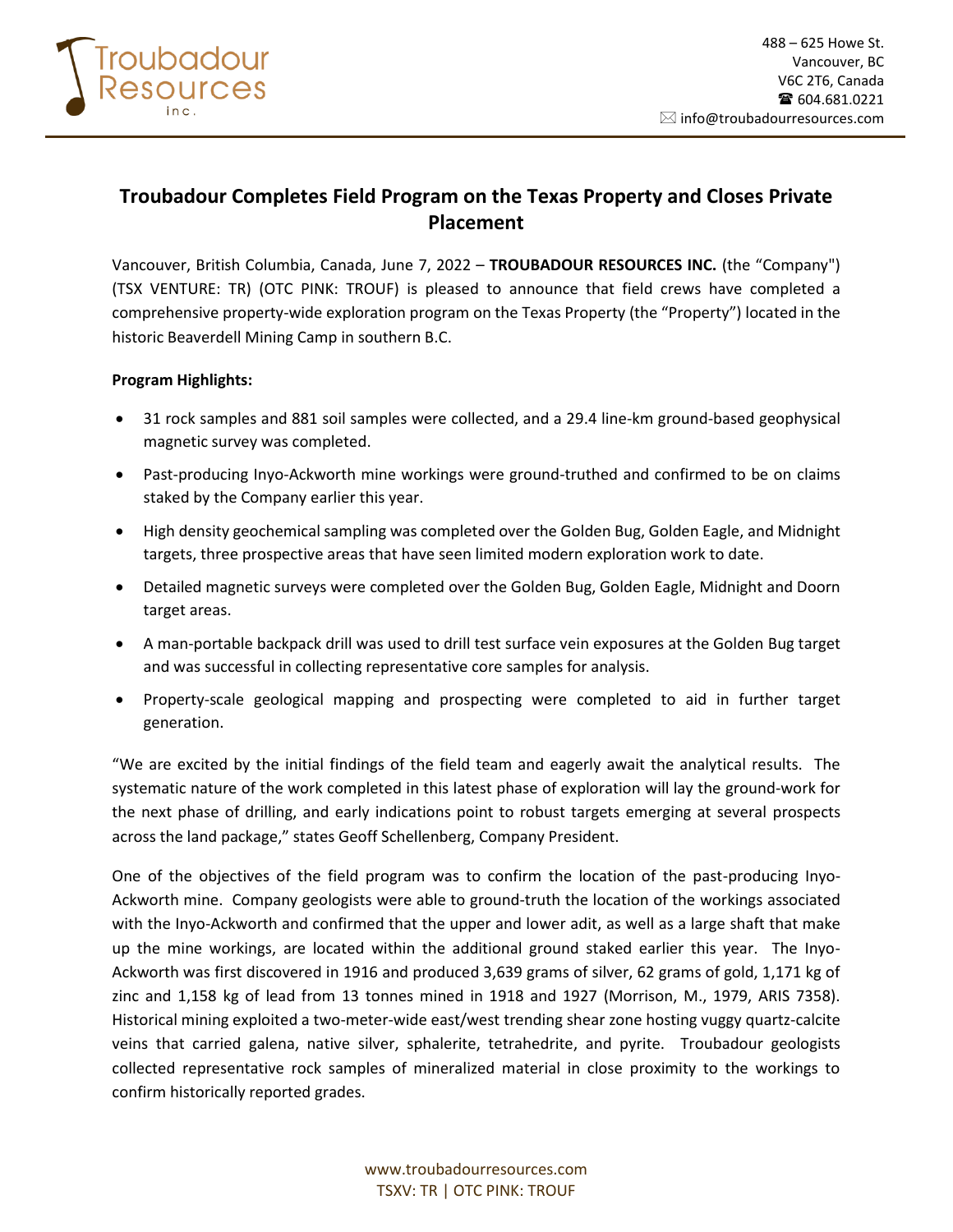Very little geological information was available for the Golden Bug, Golden Eagle, and Midnight targets despite historical literature referencing historical production and precious metal grades. This makes the systematic rock, soil and geophysical work completed by the Company an important step in unlocking the potential of these areas. Numerous mineralized blast pits, workings, and trenches were encountered during the field program and subsequently mapped, sampled, or drilled with a man-portable backpack drill where possible.

The 31 rock samples and 881 soil samples collected, and the 29.4 line-km ground-based magnetics survey conducted across the Golden Bug, Golden Eagle, Midnight and Doorn targets will aid in refining targets for further follow-up work in the coming months. Results from the field program are expected to be received in the coming weeks.

Patrick McLaughlin, P. Geo., a Qualified Person as defined by NI 43-101, has verified the exploration data disclosed, including sampling, analytical and test data contained in the written disclosure, and has reviewed and approved the contents of this news release.

## **Financing**

The Company announces that it has closed the first tranche of its previously announced private placement financing with the issuance 335,000 flow through ("FT") units at a price of \$0.18 per FT Unit for gross proceeds of \$60,300 (the "Financing").

Each FT Unit consists of one common share in the capital stock of the Company and one half of one transferable share purchase warrant. Each warrant is exercisable at a price of \$0.25 per common share for a period of two years.

Proceeds of the Financing will be used to fund the exploration work on the Company's mineral properties. All securities issued under the Financing are subject to a four month and one day statutory hold period expiring on October 2, 2022.

Geoff Schellenberg, President of the Company, participated in the Financing and subscribed for 135,000 FT units in support of the Company. Insider participation constitutes a related party transaction within the meaning of Multilateral Instrument 61-101 – Protection of Minority Security Holders in Special Transactions ("MI-61-101"). The Company has relied upon the exemptions from the formal valuation and minority shareholder approval requirements contained in sections 5.5(a) and 5.7(1)(a) of MI 61-101, respectively. Neither the fair market value of the Units purchased, nor the fair market value of the consideration paid for them, by insiders exceeds 25% of the Company's market capitalization.

#### **About Troubadour**

**TROUBADOUR RESOURCES INC. [\(TSX.V: TR\)](https://www.stockwatch.com/Quote/Detail.aspx?symbol=TR®ion=C) (OTC [PINK: TROUF\)](https://ca.finance.yahoo.com/quote/TROUF?p=TROUF&.tsrc=fin-srch=TROUF)** is a public Canadian mining exploration company focused on copper and gold in British Columbia, Canada. The Company is managed by an experienced team consisting of youthful and seasoned professionals with proven track records as mine finders. The newly acquired Texas gold property diversifies the Company's commodity focus and

> www.troubadourresources.com TSXV: TR | OTC PINK: TROUF